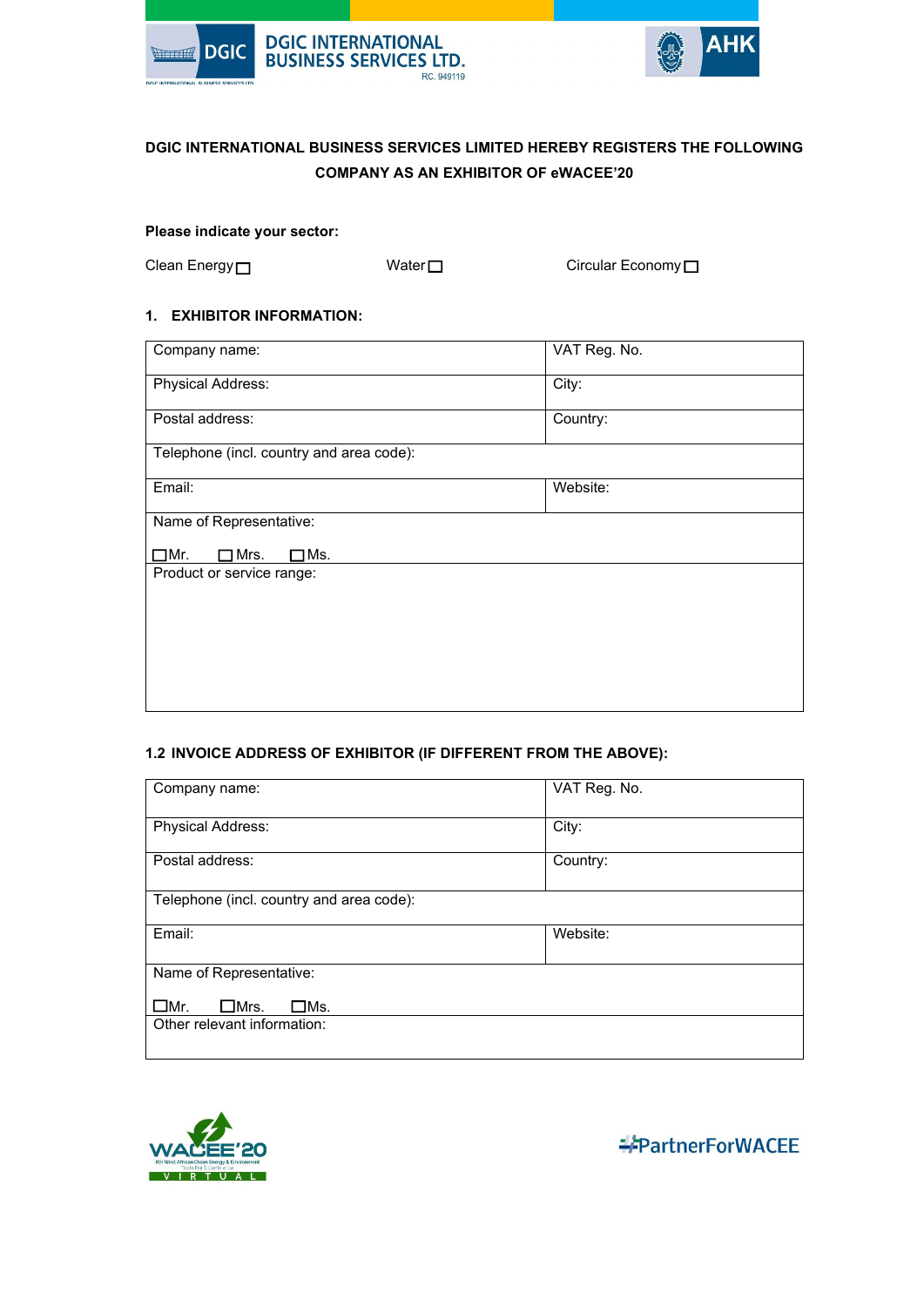



### **2. DETAILS OF EXHIBITION BOOTH:**

Virtual booth design types:

□ Standard Booth

 $\square$  Premium Booth

Below is an estimation of the cost per booth:

| <b>Booth types</b> | <b>Features</b>                                                                                                                                                                     | Cost (Euro) | <b>Earlybird</b><br>discount<br>(Euro) |
|--------------------|-------------------------------------------------------------------------------------------------------------------------------------------------------------------------------------|-------------|----------------------------------------|
| Standard booth     | Virtual 3D booth with dedicated<br>П<br>chatbox<br>Booth engagement data<br>■<br>Download links on each booth<br>2 booth representatives                                            | 450         | 380                                    |
| Premium booth      | All standard booth features including:<br>Demo video included in virtual<br>booth<br>Virtual 1:1 or group meetings<br>■<br>5 booth representatives<br>Unlimited webcast upload<br>п | 600         | 500                                    |

*Price is exclusive of 7.5% Nigerian VAT rates*

### **Early Bird Rate** *valid until 31st July 2020*

Upon signing of this contract, kindly provide the below information that will be included in the marketing material

- Company logo
- Company profile of max 120 words
- 30 seconds teaser video of products to be exhibited



**\*\*PartnerForWACEE**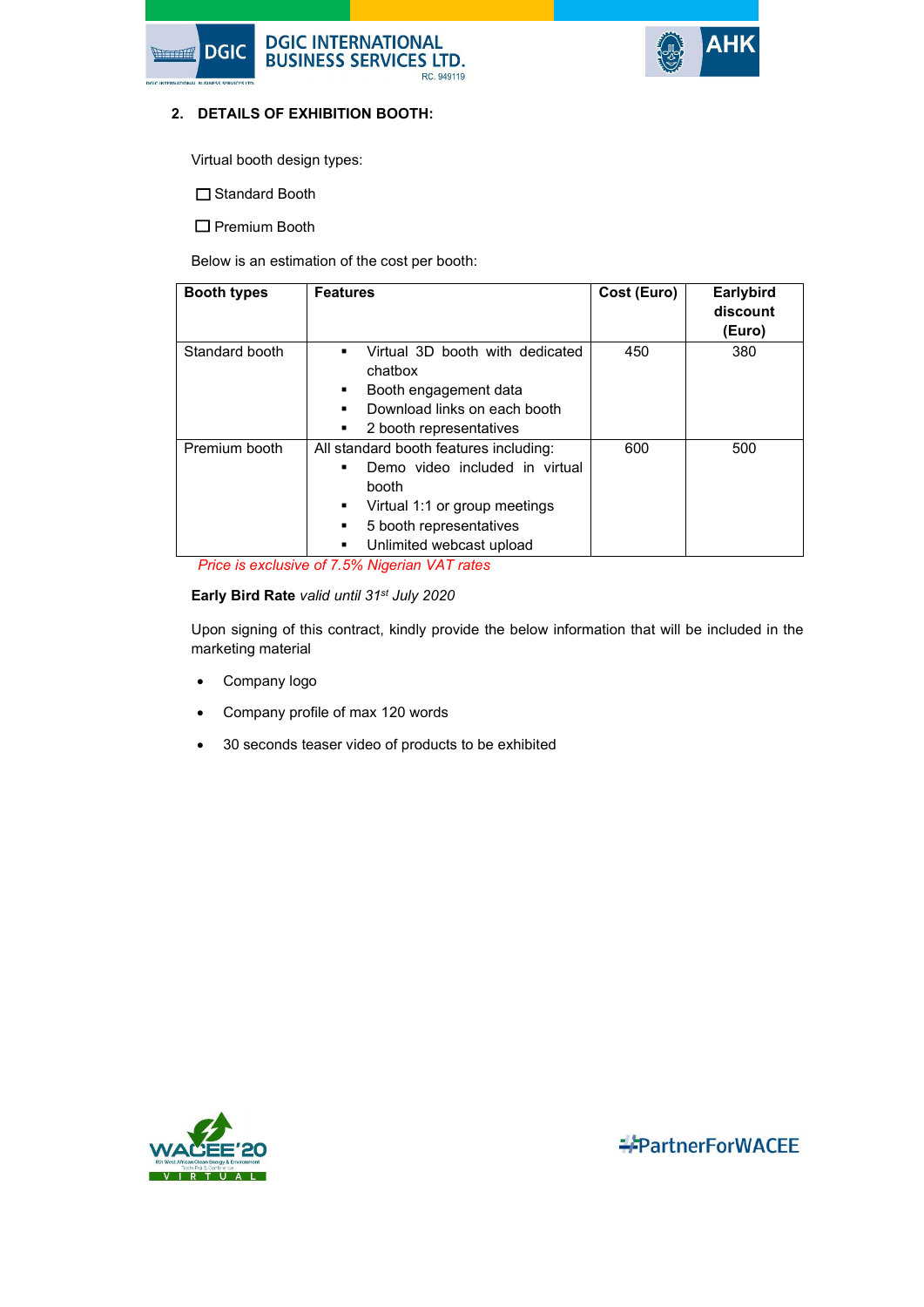



By ticking this box, I understand and consent that the orgnaizers can store, use and share your data  $\Box$ with event partners to send you information about eWACEE'20 and other services after eWACEE'20

### **3. TO BE COMPLETED BY THE CUSTOMER:**

 $\overline{a}$ 

Place / date **Company Stamp** Legally Binding Signature

**APPROVED BY:**

Katharina Felgenhauer<br>Director, DGIC Int'l Place / date Director, DGIC Int'l Legally Binding Signature Business Services Ltd.

 Godwin Aigbokhan Place / date 2<sup>nd</sup> Signatory, DGIC Legally Binding Signature Int'l Business Services Ltd.



**\*\*PartnerForWACEE**